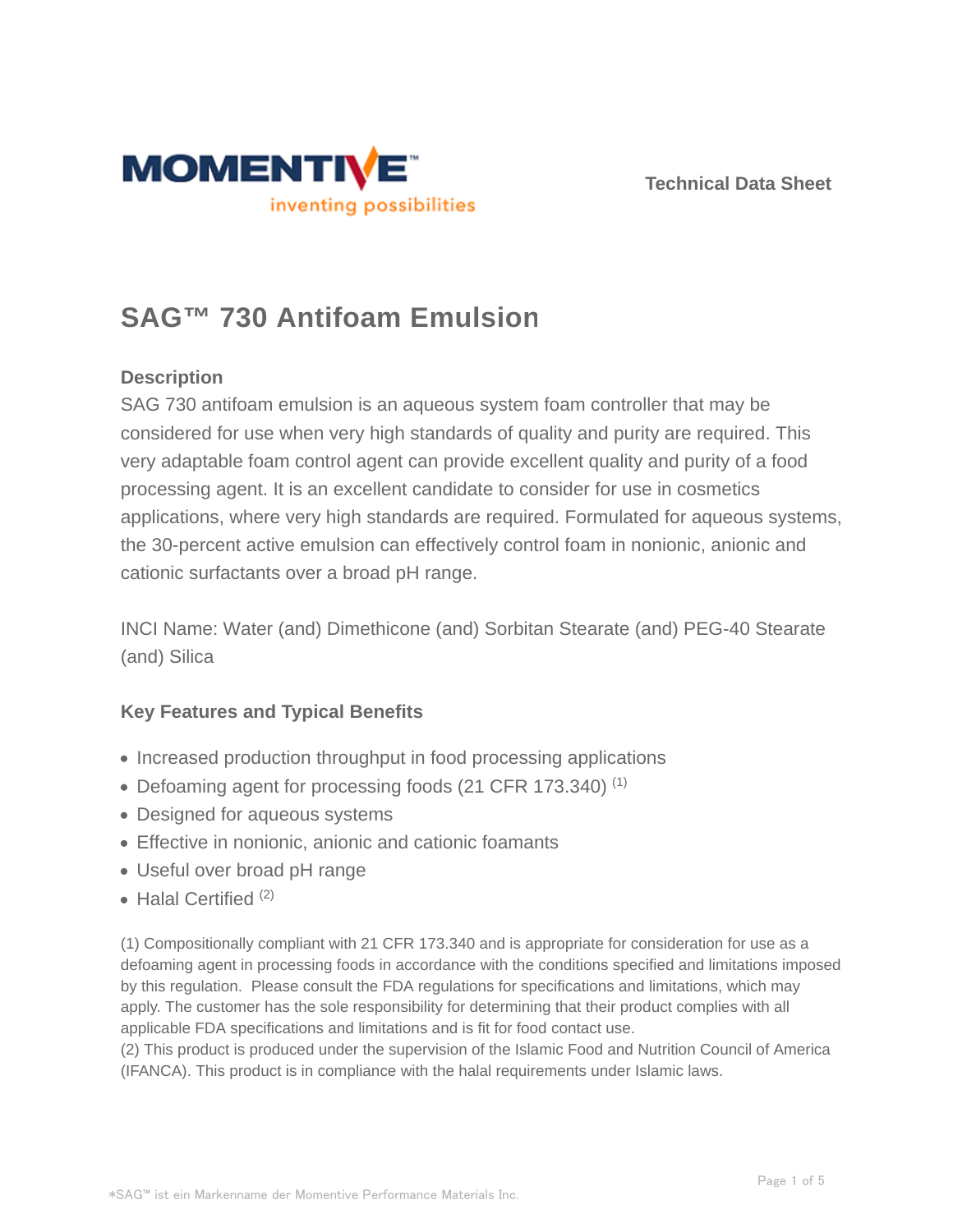# **Typical Physical Properties**

| Appearance                             | White           |  |
|----------------------------------------|-----------------|--|
| Form                                   | Pourable liquid |  |
| Specific Gravity at 25/25°C            | $0.99 - 1.01$   |  |
| Viscosity at 25°C (after stirring), cP | 1000-2000       |  |
| pH                                     | 4.0             |  |
| <b>Emulsifier Type</b>                 | Nonionic        |  |
| Suitable Diluent                       | Water           |  |
| <b>Shelf Life, months</b>              | 24              |  |
| Active Ingredient Content, %           | 30              |  |

Typical physical properties are average data and are not to be used as or to develop specifications.

# **Potential Applications**

This antifoam may be considered for use in the manufacture of food and feed products, and in a variety of industrial processes. These applications include:

| <b>Food and Feed Processing</b>                                                                      |                                                            |  |
|------------------------------------------------------------------------------------------------------|------------------------------------------------------------|--|
| Alcohol fermentation                                                                                 | Potato chip manufacturing                                  |  |
| Beverages, juices and sauces                                                                         | Preserves, jams and jellies                                |  |
| Bottle washing                                                                                       | Seafood washing                                            |  |
| Component of cleaning solutions                                                                      | Soups and stews                                            |  |
| Condiment and flavoring manufacturing                                                                | Soy protein processing                                     |  |
| Corn wet-milling                                                                                     | Vegetable washing                                          |  |
| Egg washing                                                                                          | Whey processing                                            |  |
| Feed supplement manufacturing                                                                        | Other dehydration, evaporation and<br>extraction processes |  |
| Food plant waste water treatment                                                                     |                                                            |  |
| <b>Cosmetics</b>                                                                                     |                                                            |  |
| Formulation aid in cosmetics, balms,<br>lotions, moisturizers,<br>ointments, shampoos and sunscreens | Packaging aid                                              |  |

# **Patent Status**

Nothing contained herein shall be construed to imply the nonexistence of any relevant patents or to constitute the permission, inducement or recommendation to practice any invention covered by any patent, without authority from the owner of the patent.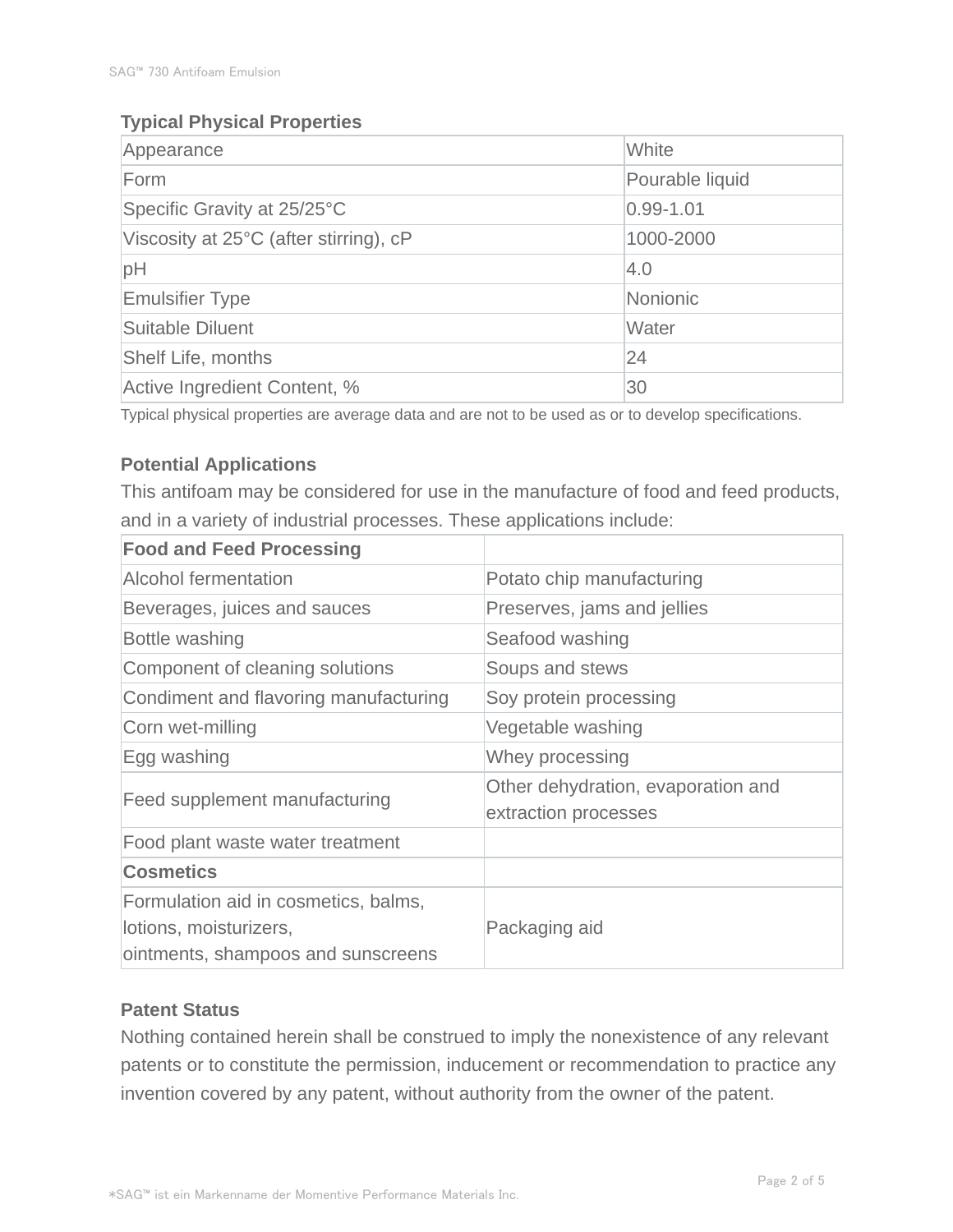#### **Product Safety, Handling and Storage**

Customers should review the latest Safety Data Sheet (SDS) and label for product safety information, safe handling instructions, personal protective equipment if necessary, emergency service contact information, and any special storage conditions required for safety. Momentive Performance Materials (MPM) maintains an aroundthe-clock emergency service for its products. SDS are available at www.momentive.com or, upon request, from any MPM representative. For product storage and handling procedures to maintain the product quality within our stated specifications, please review Certificates of Analysis, which are available in the Order Center. Use of other materials in conjunction with MPM products (for example, primers) may require additional precautions. Please review and follow the safety information provided by the manufacturer of such other materials.

#### **Limitations**

Customers must evaluate Momentive Performance Materials products and make their own determination as to fitness of use in their particular applications.

# **Contact Information**

Email commercial.services@momentive.com

#### **Telephone**

| <b>Americas</b>      | <b>Latin America</b> | <b>EMEAI- Europe, Middle</b><br>East, Africa & India | <b>ASIA PACIFIC</b> |
|----------------------|----------------------|------------------------------------------------------|---------------------|
| +1 800 295 2392      | <b>Brazil</b>        | <b>Europe</b>                                        | <b>China</b>        |
| Toll free*           | +55 11 4534 9650     | +390510924300                                        | 800 820 0202        |
| +704 805 6946        | <b>Direct Number</b> | Direct number                                        | Toll free           |
| <b>Direct Number</b> |                      |                                                      | +86 21 3860 4892    |
|                      |                      |                                                      | Direct number       |
| *All American        | <b>Mexico</b>        | India, Middle East &                                 | Japan               |
| countries            | +52 55 2169 7670     | <b>Africa</b>                                        | +81 3 5544 3111     |
|                      | <b>Direct Number</b> | + 91 44 71212207                                     | Direct number       |
|                      |                      | Direct number*                                       |                     |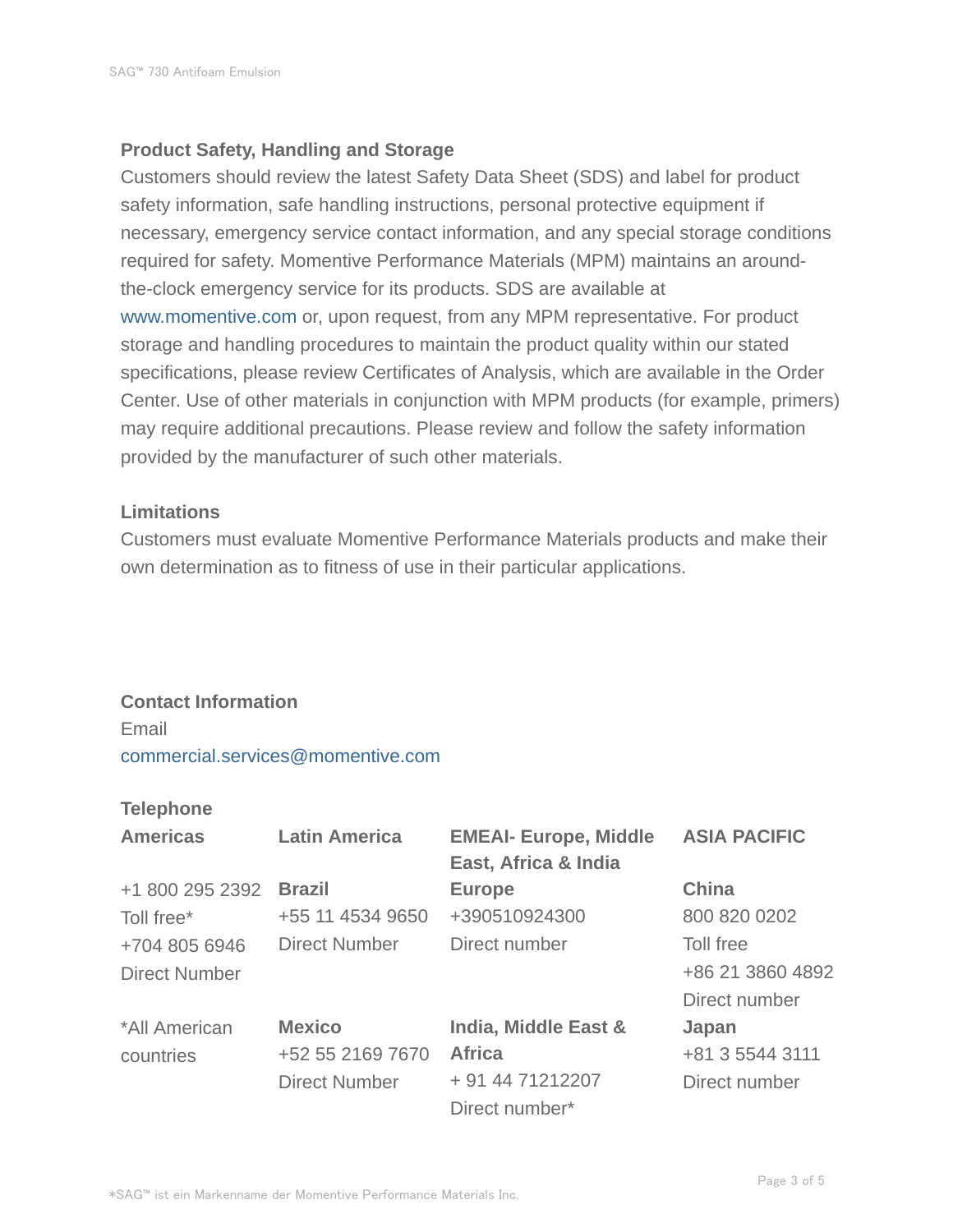**\*All Middle Eastern countries, Africa, India, Korea** +82 2 6201 4600

For literature and technical assistance, visit our website at: www.momentive.com

# **DISCLAIMER:**

**THE MATERIALS, PRODUCTS AND SERVICES OF MOMENTIVE PERFORMANCE MATERIALS INC. AND ITS SUBSIDIARIES AND AFFILIATES (COLLECTIVELY "SUPPLIER"), ARE SOLD SUBJECT TO SUPPLIER'S STANDARD CONDITIONS OF SALE, WHICH ARE INCLUDED IN THE APPLICABLE DISTRIBUTOR OR OTHER SALES AGREEMENT, PRINTED ON THE BACK OF ORDER ACKNOWLEDGMENTS AND INVOICES, AND AVAILABLE UPON REQUEST. ALTHOUGH ANY INFORMATION, RECOMMENDATIONS, OR ADVICE CONTAINED HEREIN IS GIVEN IN GOOD FAITH, SUPPLIER MAKES NO WARRANTY OR GUARANTEE, EXPRESS OR IMPLIED, (i) THAT THE RESULTS DESCRIBED HEREIN WILL BE OBTAINED UNDER END-USE CONDITIONS, OR (ii) AS TO THE EFFECTIVENESS OR SAFETY OF ANY DESIGN INCORPORATING ITS PRODUCTS, MATERIALS, SERVICES, RECOMMENDATIONS OR ADVICE. EXCEPT AS PROVIDED IN SUPPLIER'S STANDARD CONDITIONS OF SALE, SUPPLIER AND ITS REPRESENTATIVES SHALL IN NO EVENT BE RESPONSIBLE FOR ANY LOSS RESULTING FROM ANY USE OF ITS MATERIALS, PRODUCTS OR SERVICES DESCRIBED HEREIN.** Each user bears full responsibility for making its own determination as to the suitability of Supplier's materials, services, recommendations, or advice for its own particular use. Each user must identify and perform all tests and analyses necessary to assure that its finished parts incorporating Supplier's products, materials, or services will be safe and suitable for use under end-use conditions. Nothing in this or any other document, nor any oral recommendation or advice, shall be deemed to alter, vary, supersede, or waive any provision of Supplier's standard Conditions of Sale or this Disclaimer, unless any such modification is specifically agreed to in a writing signed by Supplier. No statement contained herein concerning a possible or suggested use of any material, product, service or design is intended, or should be construed, to grant any license under any patent or other intellectual property right of Supplier covering such use or design, or as a recommendation for the use of such material, product, service or design in the infringement of any patent or other intellectual property right.